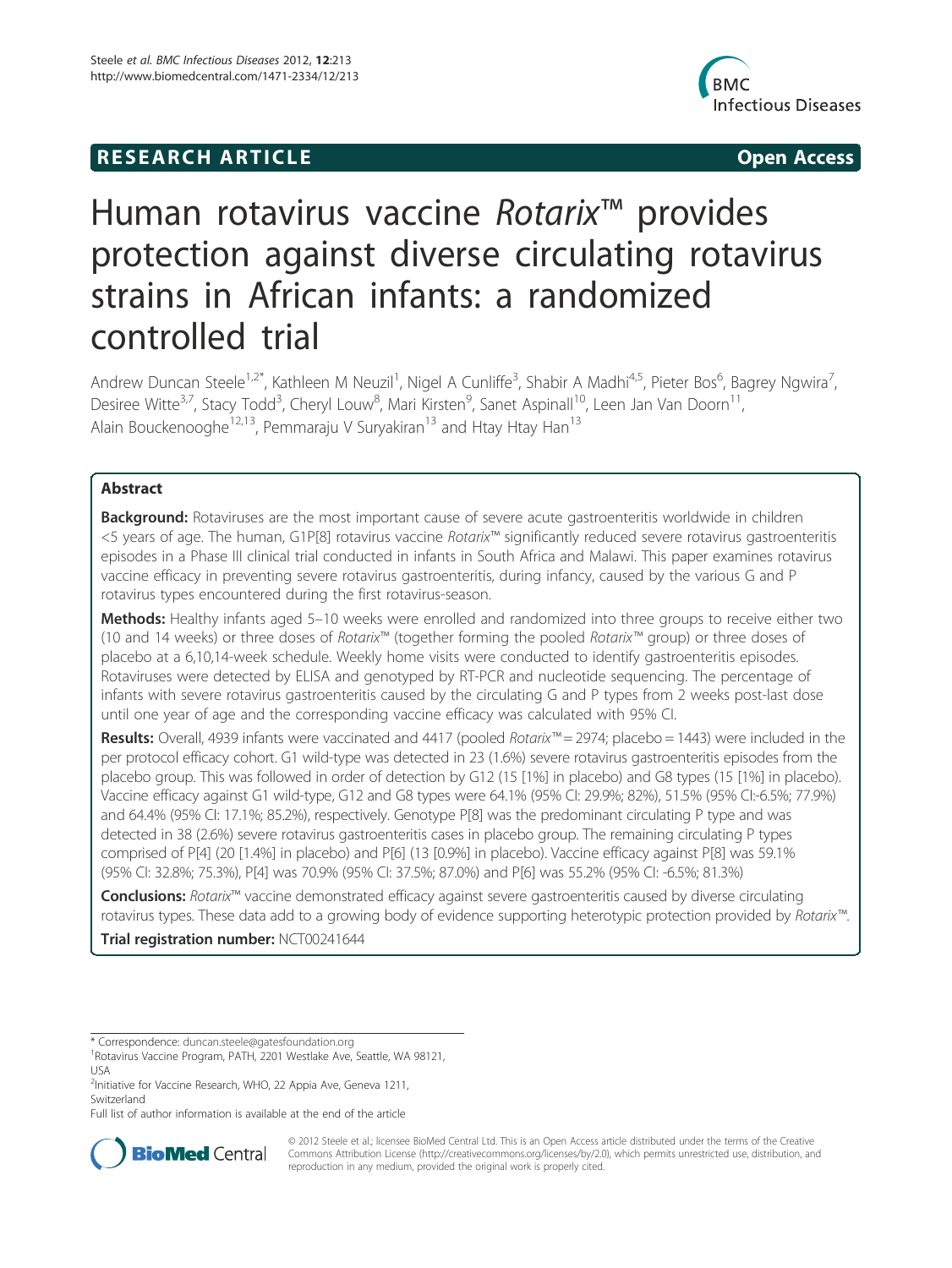## Background

Rotavirus is the single most important cause of severe acute gastroenteritis worldwide in children under the age of five. The World Health Organization (WHO) estimates that rotavirus is associated with approximately 527,000 deaths globally, the majority of which (>85%) occur in young children in the developing countries of Asia and Africa [1,2]. Recently, WHO made a global recommendation for rotavirus immunization in all infants [3] based on the efficacy data generated in developing countries with both commercial rotavirus vaccines namely, Rotarix™ (GlaxoSmithKline Biologicals) and Rotateq™ (Merck and Co., Inc) [4-6].

In the pivotal efficacy studies conducted with these two rotavirus vaccines across Europe, Latin America, Asia and the USA, efficacy (ranging between 85% to 98%) was demonstrated against severe rotavirus gastroenteritis [7,8]. Additional clinical trials have confirmed the efficacy of the monovalent G1P[8] human rotavirus vaccine, Rotarix™ (GSK Biologicals, Rixensart, Belgium), against multiple rotavirus strains found to occur commonly in human infants [4,9-11]. A pooled analysis of the clinical studies performed with  $Rotarix^{\omega}$  also demonstrated heterotypic protection of this vaccine against various human rotaviruses [12]. Nevertheless, uncertainty remains regarding the extent of cross protection provided by Rotarix<sup>™</sup>, particularly against strains that bear neither the G1 nor the P[8] antigens.

Rotaviruses are double stranded RNA (dsRNA) viruses composed of an outer capsid, an inner capsid and a core that houses the 11 segments of dsRNA. The viruses carry two neutralization antigens located on the outer capsid, which are known to elicit the production of serotype-specific neutralizing immune response in the host, and are considered important in vaccine development [13]. The outer capsid antigens – VP4 (P-type) and VP7 (G-type) - are categorized into various "genotypes" based on the molecular characterization of the genes encoding these two outer capsid proteins [14].

Among rotavirus strains, many combinations of the G- and P-types are possible, although a limited number have been commonly identified among human rotaviruses. So, G1P[8] is the most common strain circulating globally representing more than 50% of all human rotavirus strains, and G3P[8], G4P[8], G9P[8] and G2P[4] also occur commonly [14]. G2P[4] rotaviruses are distinct to the monovalent vaccine on both antigens, and have garnered special interest. These strains seem to appear in a cyclic nature in the human population, emerging as the dominant strain every 3–4 years [15,16].

Nevertheless, rotavirus strain diversity remains a complex issue for a number of reasons. Firstly, there are well-recognized geographic differences in the distribution and circulation of wild-type rotaviruses. G8 strains have had a peculiar predilection for Africa and occur

much more frequently here than in other regions [17-21]; similarly G5 strains circulated widely in Latin America [14,22] and G10 strains were more common in India [23]. Secondly, new strains emerge through natural molecular evolution to appear in the human population, as demonstrated by the recent appearance of G12 strains [24,25]. Finally, strains also evolve through small "antigenic drift" changes in one of the outer capsid genes, thus eluding typing by the reverse-transcription polymerase chain reaction (RT-PCR) primers [18,26,27]. The VP4 types show similar diversity, although only three P-types  $(P[4], P[6]$  and  $P[8]$ ) are common in human rotaviruses. In Africa, the P[6] type is identified much more commonly and can represent more than 50% of strains from symptomatic infections [28,29].

Epidemiological data have shown that Africa harbors a diverse range of rotavirus types, from the most common G1 type to the unusual G8, G9, G10 and G12 [28-30] types. In a large, randomized controlled trial conducted in Malawi and South Africa, Rotarix<sup>™</sup> was 61.2% efficacious in protecting infants from severe rotavirus gastroenteritis due to this wide range of diverse strains [4].

In the current paper we describe the rotavirus types identified in the phase III African trial and the efficacy of the monovalent G1P[8] human rotavirus vaccine in preventing severe rotavirus gastroenteritis caused by various circulating G- and P-rotavirus types.

# **Methods**

#### Study design and participants

A double-blind, randomized, placebo-controlled, multicenter trial conducted in South Africa and Malawi enrolled healthy infants aged 5−10 weeks. Infants were randomly allocated into three groups (1:1:1) to receive either two doses of the Rotarix™ vaccine at 10 and 14 weeks of age (two-dose group), three doses of *Rotarix*<sup>™</sup> at 6, 10 and 14 weeks of age (three-dose group) or three doses of placebo at 6, 10 and 14 weeks of age (placebo group). Further details of the study design have been presented elsewhere [4]. The study was conducted in accordance with Good Clinical Practice Guidelines. The study protocol, including the informed consent form was approved by the ethics committee of the World Health Organization and the ethics committee of the study centers. Informed consent was obtained for all participants prior to the start of study-related activities.

#### Vaccine

The study vaccine Rotarix<sup>™</sup>, calcium carbonate buffer, and the placebo were developed and manufactured by GlaxoSmithKline Biologicals. The composition of the vaccine was the same as the commercial formulation, and the placebo was the same formulation without the viral antigen [31].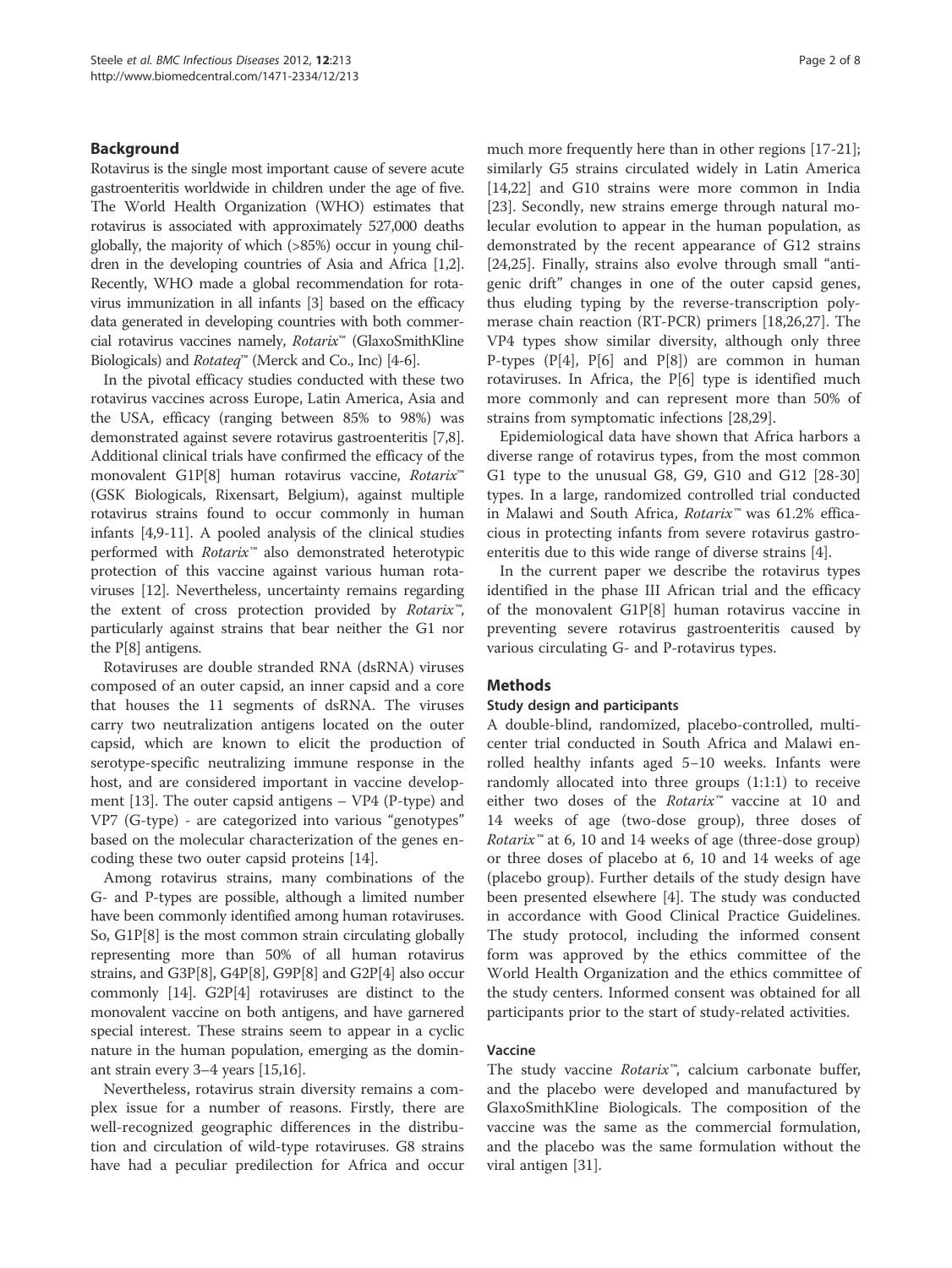#### Assessment of efficacy

Efficacy assessment was performed from 2 weeks after receipt of the third vaccine or placebo dose until one year of age. Infants were actively followed up by weekly visits to their homes to capture any gastroenteritis episodes during the study period. Gastroenteritis was defined as diarrhea with or without vomiting and diarrhea was defined as passage of three or more, looser than normal stools within a 24-hour period. Parents/guardians were instructed to collect stool samples during any gastroenteritis episode from Dose 1 of Rotarix™ vaccine/placebo until one year of age. They were also advised to complete diary cards (e.g. number and duration of diarrhea and vomiting episodes, fever, dehydration and treatment administered) for each gastroenteritis episode. Gastroenteritis episodes were classified as two separate episodes if there was an interval of five or more symptom-free days between the episodes. Based on the information in the diary cards, the severity of each gastroenteritis episode was assessed using a 20-point Vesikari scale [32]. A score of  $\geq$  11 points indicated severe gastroenteritis.

Collected stool samples were tested for the presence of rotavirus antigen using an enzyme-linked immunosorbent assay (ELISA; RotaClone, Meridian Bioscience). All rotavirus positive stool samples were examined further with the use of a reverse-transcriptase-polymerase-chain-reaction (RT-PCR), followed by a reverse hybridization assay to determine the G and P types and in some cases, direct sequencing analysis of VP7 and VP4 PCR fragments was performed to confirm the G and P genotypes [33].

# Statistical analyses

All statistical analyses were performed using SAS 9.1 and 95% confidence interval (CI) calculated using Proc StatXact-7.

The follow-up period for efficacy was from 2 weeks after the last *Rotarix*<sup>™</sup> vaccine/placebo dose until one year of age. For the efficacy analysis, infants who had completed the full vaccination course, had entered the efficacy surveillance period (2 weeks after the last dose until one year of age) and had no wild-type (non-vaccine strain) rotavirus detected in their stool sample between Dose 1 and 2 weeks after last dose were included.

The study was powered only to observe a difference between pooled *Rotarix*<sup>™</sup> group and placebo group. Hence, for the efficacy analysis, a comparison between the pooled Rotarix™ group and the placebo group was undertaken. The primary and secondary efficacy endpoint and the secondary safety and immunogenicity endpoints have been presented elsewhere [4].

In the present paper, the 95% CI for the percentage of infants with severe rotavirus gastroenteritis caused by circulating G and P types from 2 weeks post-last dose until one year of age was calculated for the pooled Rotarix<sup>™</sup> and the placebo groups (overall and per country). Respective vaccine efficacy was also calculated for each G- and P- type of virus with 95% CI. A two-sided Fisher exact test was used to calculate the p-value between groups; p-values < 0.05 were considered statistically significant.

# Results

#### Study population and demography

A total of 4939 infants were individually randomly allocated into the three treatment arms (total vaccinated cohort); 1647 in the two-dose group, 1651 in the threedose group (i.e. 3298 in the pooled Rotarix™ group) and 1641 in the placebo group. Of the 4939 infants, 4417 were included in the primary efficacy analysis. The allocation of infants in each group and the reasons for withdrawal at each stage of the study has been presented earlier [4]. The major reasons for withdrawal from the efficacy analysis included loss to follow-up or outmigration from the study area, failure to receive the full course of vaccines / placebo, or withdrawal of informed consent [4].

The first dose of Rotarix™ was given at 6.4 weeks (standard deviation [SD]: 0.98 weeks) in the 3-dose group and at 11.2 weeks (SD: 1.22 weeks) in the 2-dose group (placebo was given at the 6 week visit). The proportion of male and female infants was similar in both groups and ≥97.1% of infants belonged to the African race.

Vaccine efficacy against the primary outcome of severe rotavirus gastroenteritis in the ATP pooled rotavirus groups compared to placebo was 61.2% (95% CI: 44.0–73.2). The vaccine showed efficacy against severe rotavirus gastroenteritis in both the 2-dose regimen (58.7%; 95% CI: 35.7–74.0) and the 3-dose regimen (63.7%; 95% CI: 42.4–77.8) as described in the original report [4].

# Common circulating rotavirus types and efficacy

Diverse wild-type rotavirus types circulated during the study period including large numbers of G2, G8 and G12 types, with different distribution per country (Figure 1). G1 wild-type was the most predominant G type detected from 23 (1.6% [95% CI: 1.0%; 2.4%]) severe rotavirus gastroenteritis episodes in the placebo group. The other frequently circulating G types were G12 and G8, isolated from 15 (1% [95% CI: 0.6%; 1.7%]) severe rotavirus gastroenteritis episodes each in placebo group, respectively (Table 1).

Vaccine efficacy against severe rotavirus gastroenteritis episodes caused by circulating G1, G12 and G8 rotavirus types was 64.1% (95% CI: 29.9%; 82%), 51.5% (95% CI: -6.5%; 77.9%) and 64.4% (95% CI: 17.1%; 85.2%), respectively (Table 1).

With respect to P-type, P[8] was dominant during the study period and was detected in 38 (2.6% [95% CI: 1.9%; 3.6%]) severe rotavirus gastroenteritis episodes in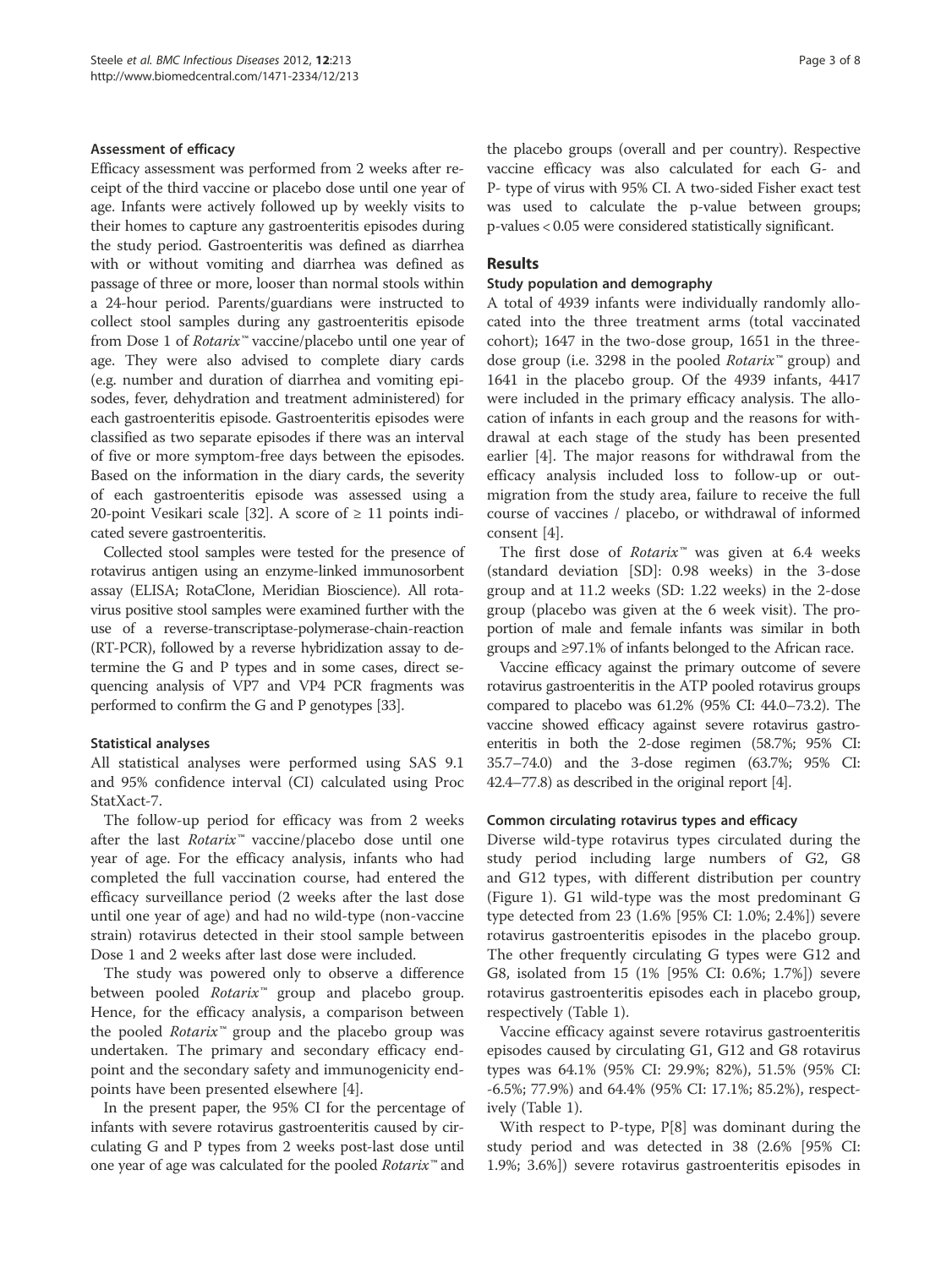

the placebo group; P[6] which has been described as a common VP4 type in Africa was only detected in 13 cases in placebo group (0.9% [95%CI: 0.5%; 1.5%] (Table 2).

Vaccine efficacy against the respective P-types were 59.1% (95% CI: 32.8%; 75.3%) against P[8] and 55.2% (95% CI: -6.5%; 81.3%) against P[6] (Table 2). Interestingly, vaccine efficacy against the P[4] was 70.9% (95% CI: 37.5; 87.0).

# Country-specific results

G1 wild-type was the most common G type circulating in South Africa, and was detected in 18 (1.9% [95% CI: 1.1%; 2.9%]) severe rotavirus gastroenteritis episodes from placebo group. While in Malawi, G12 was the most commonly circulating G type isolated from 13 (2.7% [95% CI: 1.4%; 4.6%]) severe rotavirus gastroenteritis episodes from placebo group. Vaccine efficacy against G1 wild-type in South Africa was 69.8% (95% CI: 32.5%; 87.1%) and against G12 in Malawi was 49.5% (95% CI: -16.7%; 78.0%) (Table 1).

However, in both countries P[8] was the most frequently circulating P type, isolated from 22 (2.3% [95% CI: 1.4%; 3.4%]) severe rotavirus gastroenteritis episodes in South Africa and 16 (3.3% [95% CI: 1.9%; 5.3%]) episodes in Malawi in the placebo group. Vaccine efficacy against P[8] was 70.8% (95% CI: 39.5%; 86.5%) and 44.3% (95% CI: -15.8%; 72.9%) in South Africa and Malawi, respectively (Table 2).

# **Discussion**

Africa presents unique challenges for rotavirus immunization. First, the continent carries the highest burden of rotavirus mortality, where 12 of the 13 countries with greatest mortality rates per capita are located [2,34], and more than 250,000 children perish annually due to rotavirus [29,35]. Rotavirus vaccines are urgently needed in this region which would make a substantial contribution in reducing childhood deaths and hospitalizations due to rotavirus [36]. Most GAVI (Global Alliance for Vaccines and Immunization)-eligible countries are concentrated in Africa and the lowest global immunization coverage is also recorded here [37]. Given the high burden of rotavirus disease in Africa, the WHO recommends the early administration of rotavirus vaccines with the first two immunizations at 6 and 10 weeks of age [1].

Secondly, rotavirus strain diversity is extremely high in Africa with some novel G- and P-types circulating commonly [17,27-30]. Besides the globally emerging novel rotavirus strains, G9 and G12, which also occur commonly in Africa [21,24,25,38,39], G8 strains are frequently identified and seem to have an unusual affinity for Africa  $[17-21]$ . Furthermore, strains with the  $P[6]$ genotype circulate commonly in young African children with symptomatic rotavirus infection [17,28].

The wide circulation of diverse and unusual rotavirus strains in the region, emphasizes the importance of demonstrating cross-protective efficacy of the monovalent rotavirus vaccine, Rotarix<sup>™</sup> in preventing severe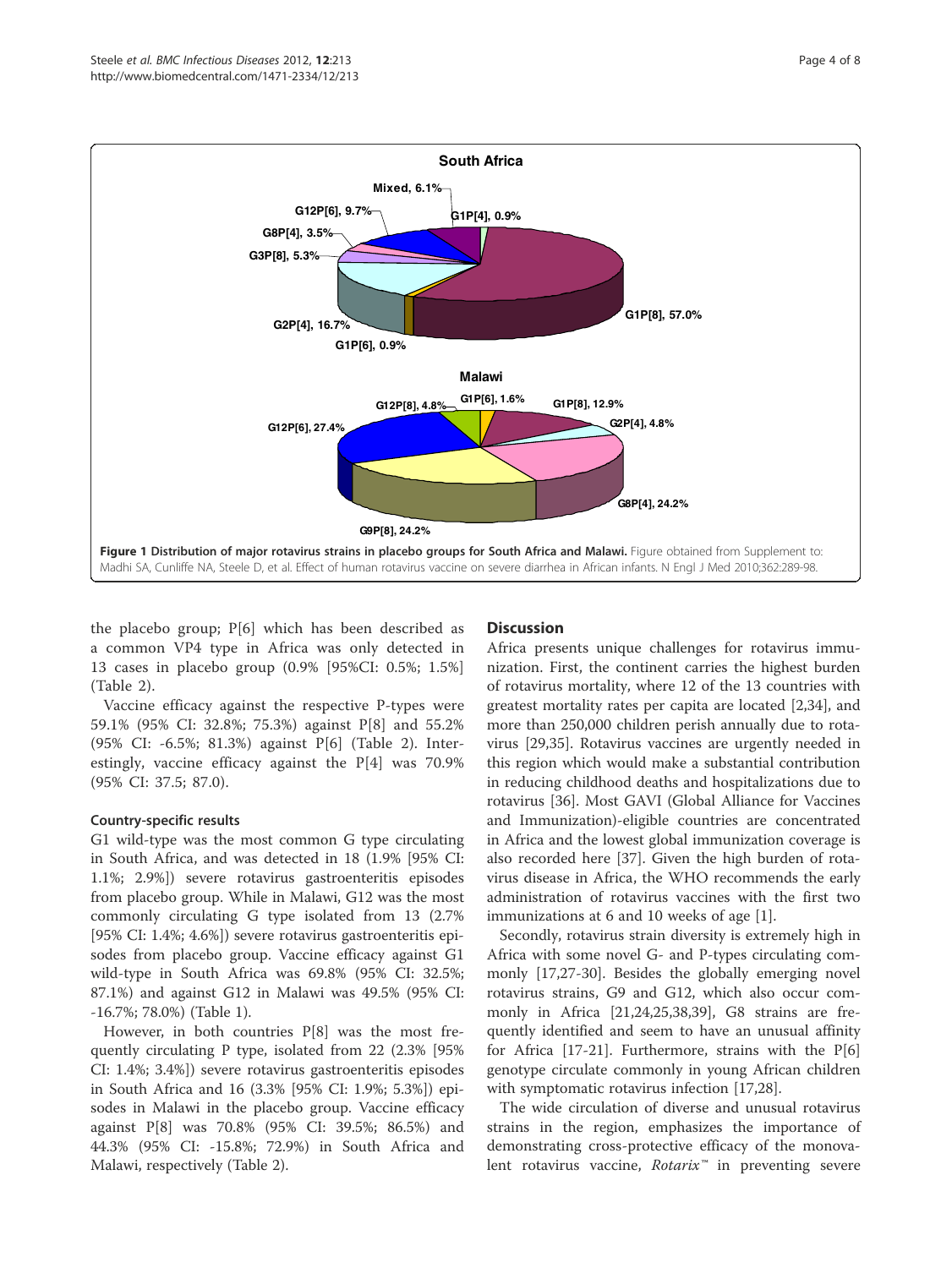|                  |              | Rotarix <sup>™</sup> pooled group |                    | Placebo   |                    | Vaccine efficacy%         | p-value |
|------------------|--------------|-----------------------------------|--------------------|-----------|--------------------|---------------------------|---------|
|                  |              | N(n)                              | % (95%CI)          | N(n)      | % (95%CI)          | (95% CI)                  |         |
| Overall efficacy |              | 2974 (56)                         | 1.9(1.4; 2.4)      | 1443 (70) | $4.9$ $(3.8; 6.1)$ | 61.2 (44.0; 73.2)         | < 0.001 |
| Rotavirus type   |              |                                   |                    |           |                    |                           |         |
| G1 wild-type     | Overall      | 2974 (17)                         | $0.6$ $(0.3; 0.9)$ | 1443 (23) | $1.6$ $(1.0; 2.4)$ | 64.1 (29.9; 82.0)         | 0.002   |
|                  | South Africa | 1944 (11)                         | $0.6$ $(0.3; 1.0)$ | 960 (18)  | 1.9(1.1; 2.9)      | 69.8 (32.5; 87.1)         | 0.0022  |
|                  | Malawi       | 1030(6)                           | $0.6$ $(0.2; 1.3)$ | 483(5)    | $1.0$ (0.3; 2.4)   | 43.7 (-133.1; 85.7)       | 0.3427  |
| G <sub>2</sub>   | Overall      | 2974(3)                           | $0.1$ $(0.0; 0.3)$ | 1443(7)   | 0.5(0.2; 1.0)      | 79.2 (8.9; 96.5)          | 0.017   |
|                  | South Africa | 1944(1)                           | $0.1$ (0.0; 0.3)   | 960(6)    | $0.6$ $(0.2; 1.4)$ | 91.8 (32.2; 99.8)         | 0.0065  |
|                  | Malawi       | 1030(2)                           | $0.2$ (0.0; 0.7)   | 483 (1)   | $0.2$ (0.0; 1.1)   | $6.2$ ( $-5433.1$ ; 95.1) | 1.0000  |
| G <sub>3</sub>   | Overall      | 2974 (2)                          | $0.1$ $(0.0; 0.2)$ | 1443(6)   | $0.4$ $(0.2; 0.9)$ | 83.8 (9.6; 98.4)          | 0.018   |
|                  | South Africa | 1944 (2)                          | $0.1$ $(0.0; 0.4)$ | 960(6)    | $0.6$ $(0.2; 1.4)$ | 83.5 (7.9; 98.4)          | 0.0187  |
|                  | Malawi       | 1030(0)                           | $0.0$ $(0.0; 0.4)$ | 483 (0)   | $0.0$ $(0.0; 0.8)$ |                           |         |
| G8               | Overall      | 2974 (11)                         | $0.4$ $(0.2; 0.7)$ | 1443 (15) | $1.0$ (0.6; 1.7)   | 64.4 (17.1; 85.2)         | 0.010   |
|                  | South Africa | 1944(0)                           | $0.0$ $(0.0; 0.2)$ | 960(5)    | 0.5(0.2; 1.2)      | 100.0 (46.1; 100.0)       | 0.0039  |
|                  | Malawi       | 1030(11)                          | $1.1$ (0.5; 1.9)   | 483 (10)  | $2.1$ (1.0; 3.8)   | 48.4 (-35.5; 80.1)        | 0.1553  |
| G9               | Overall      | 2974 (8)                          | $0.3$ $(0.1; 0.5)$ | 1443 (9)  | $0.6$ $(0.3; 1.2)$ | $56.9$ ( $-25.9$ ; 85.5)  | 0.116   |
|                  | South Africa | 1944(0)                           | $0.0$ $(0.0, 0.2)$ | 960(0)    | $0.0$ $(0.0; 0.4)$ |                           |         |
|                  | Malawi       | 1030(8)                           | $0.8$ $(0.3; 1.5)$ | 483 (9)   | 1.9(0.9; 3.5)      | 58.3 (-21.7; 86.0)        | 0.0702  |
| G12              | Overall      | 2974 (15)                         | $0.5$ $(0.3; 0.8)$ | 1443 (15) | $1.0$ (0.6; 1.7)   | $51.5 (-6.5; 77.9)$       | 0.051   |
|                  | South Africa | 1944 (1)                          | $0.1$ (0.0; 0.3)   | 960(2)    | $0.2$ (0.0; 0.8)   | 75.3 (-374.3; 99.6)       | 0.2555  |
|                  | Malawi       | 1030 (14)                         | $1.4$ (0.7; 2.3)   | 483 (13)  | 2.7(1.4; 4.6)      | 49.5 (-16.7; 78.0)        | 0.0933  |
| Non-G1           | Overall      | 2974 (39)                         | $1.3$ (0.9; 1.8)   | 1443 (47) | 3.3(2.4; 4.3)      | 59.7 (37.1; 74.4)         | < 0.001 |
|                  | South Africa | 1944 (4)                          | $0.2$ (0.1; 0.5)   | 960 (14)  | 1.5(0.8; 2.4)      | 85.9 (55.1; 96.6)         | 0.0001  |
|                  | Malawi       | 1030 (35)                         | $3.4$ (2.4; 4.7)   | 483 (33)  | $6.8$ (4.7; 9.5)   | 50.3 (17.4; 70.0)         | 0.0048  |

### Table 1 Efficacy of Rotarix™ against severe rotavirus gastroenteritis by rotavirus G-types in South Africa and Malawi (according to protocol cohort for efficacy)

 $N =$  number of infants included in each group.

n = number of infants reporting at least one event in each group.

 $%$  = percentage of infants reporting at least one event.

95% CI = 95% Confidence interval.

P-value = Two-sided Fisher Exact test; p-values < 0.05 indicate statistically significantdifference.

gastroenteritis [24,28,40]. Previous study has demonstrated that heterotypic protection may be due to the expression of serologically or genotypically identical proteins other than those encoded by the different G-types [41]. The immune response to the VP4 antigen has been demonstrated to be significant [42], and there are cross-reactive epitopes on the VP4 protein [43]. The relative lack of diversity among P-types [42] when compared with the G types, may aid in heterotypic protection as suggested previously [43]. In addition, protection may be offered via immune effector mechanisms other than neutralizing antibody [44].

In the present paper, in addition to the common G1 and P[8] types, we observed five G types (G2, G3, G8, G9 and G12) and two P types  $(P[4]$  and  $P[6]$ ) in circulation during the study period. Importantly, the G8 and G12 types have not been observed in earlier efficacy studies providing the opportunity to assess vaccine efficacy against these novel types [9-11]. Similarly, the numbers of strains bearing the P[4] genotype with various G-types, all heterotypic to the G1P[8] vaccine strain, enable an assessment of vaccine efficacy against truly heterotypic strains. The strain combinations used to generate the results include 8 G2P[4] strains, 19 G8P[4] strains and a single G8P[6], and 23 strains bearing G12P[6] specificity.

The overall vaccine efficacy of the monovalent rotavirus vaccine in preventing severe rotavirus gastroenteritis in African infants was previously reported as 61.2% (95% CI: 44%; 73.2%) [4]. G1 wild-type was the predominant circulating rotavirus type isolated from 23 severe rotavirus gastroenteritis episodes in placebo group. Interestingly, the pattern of circulation of rotavirus types differed considerably between South Africa and Malawi during the study period. Unlike South Africa, where G1 was predominantly circulating (isolated from 18 severe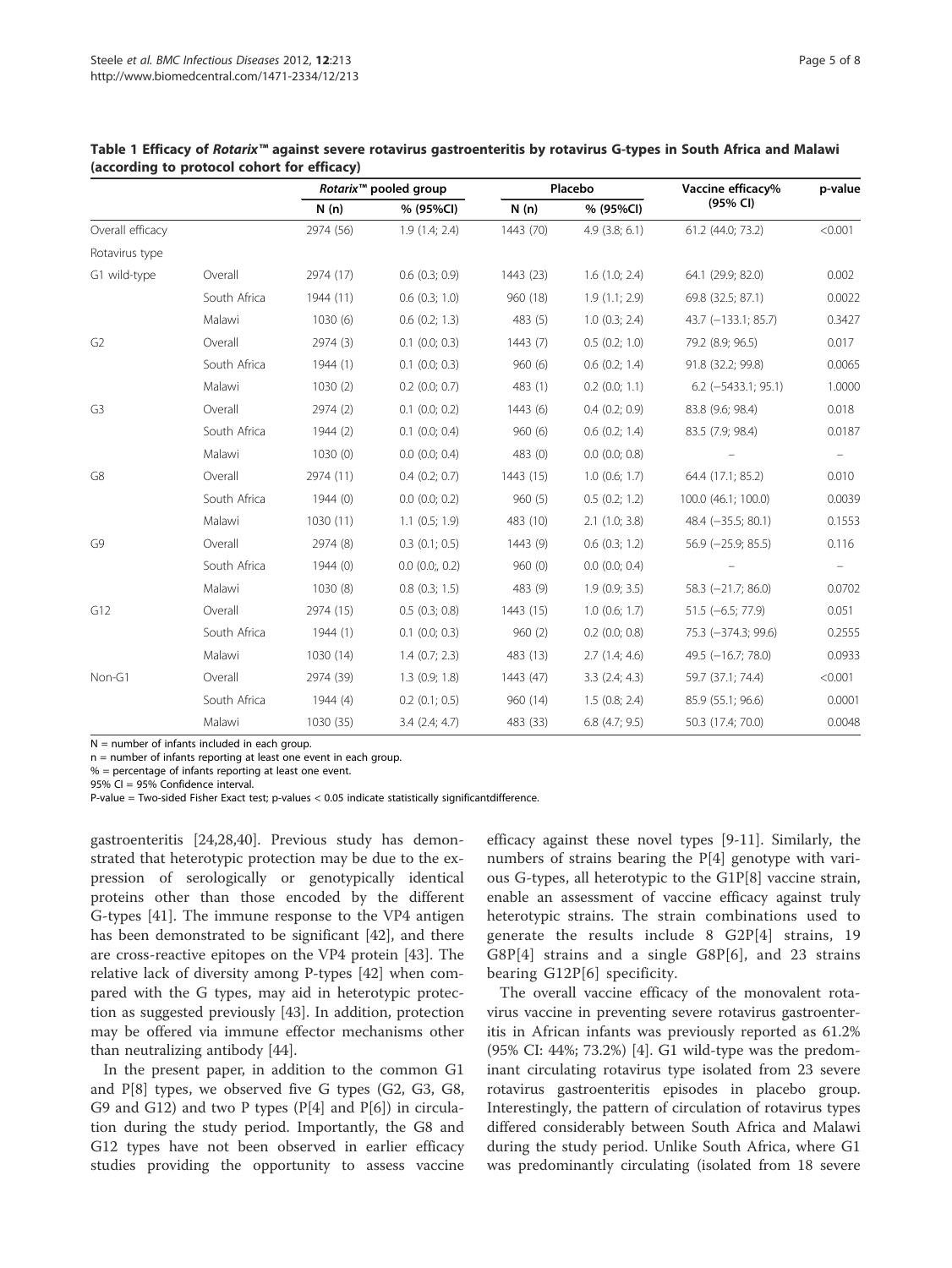|                  |              | Rotarix <sup>™</sup> pooled group |                    | Placebo   |                    | Vaccine efficacy       | p-value |
|------------------|--------------|-----------------------------------|--------------------|-----------|--------------------|------------------------|---------|
|                  |              | N(n)                              | % (95%CI)          | N(n)      | % (95%CI)          | % (95% CI)             |         |
| Overall efficacy |              | 2974 (56)                         | 1.9(1.4; 2.4)      | 1443 (70) | $4.9$ $(3.8; 6.1)$ | 61.2 (44.0; 73.2)      | < 0.001 |
| Rotavirus type   |              |                                   |                    |           |                    |                        |         |
| <b>P4</b>        | Overall      | 2974 (12)                         | $0.4$ $(0.2; 0.7)$ | 1443 (20) | $1.4$ (0.8; 2.1)   | 70.9 (37.5; 87.0)      | < 0.001 |
|                  | South Africa | 1944 (1)                          | $0.1$ $(0.0; 0.3)$ | 960(9)    | 0.9(0.4; 1.8)      | 94.5 (60.4; 99.9)      | 0.0003  |
|                  | Malawi       | 1030 (11)                         | $1.1$ (0.5; 1.9)   | 483 (11)  | 2.3(1.1; 4.0)      | $53.1$ $(-19.3; 81.6)$ | 0.1036  |
| P6               | Overall      | 2974 (12)                         | $0.4$ $(0.2; 0.7)$ | 1443 (13) | 0.9(0.5; 1.5)      | $55.2$ (-6.5; 81.3)    | 0.052   |
|                  | South Africa | 1944 (1)                          | $0.1$ $(0.0; 0.3)$ | 960(2)    | $0.2$ (0.0; 0.8)   | 75.3 (-374.3; 99.6)    | 0.2555  |
|                  | Malawi       | 1030(11)                          | $1.1$ (0.5; 1.9)   | 483 (11)  | 2.3(1.1; 4.0)      | $53.1$ (-19.3; 81.6)   | 0.1036  |
| P <sub>8</sub>   | Overall      | 2974 (32)                         | $1.1$ (0.7; 1.5)   | 1443 (38) | 2.6(1.9; 3.6)      | 59.1 (32.8; 75.3)      | < 0.001 |
|                  | South Africa | 1944 (13)                         | 0.7(0.4; 1.1)      | 960(22)   | 2.3(1.4; 3.4)      | 70.8 (39.5; 86.5)      | 0.0004  |
|                  | Malawi       | 1030 (19)                         | 1.8(1.1; 2.9)      | 483 (16)  | 3.3(1.9; 5.3)      | 44.3 $(-15.8; 72.9)$   | 0.0973  |

Table 2 Efficacy of Rotarix™ against severe rotavirus gastroenteritis by rotavirus P-types in South Africa and Malawi (according to protocol cohort for efficacy)

 $N =$  number of infants included in each group.

n = number of infants reporting at least one event in each group.

 $% =$  percentage of infants reporting at least one event.

95% CI = 95% Confidence interval.

P-value = Two-sided Fisher Exact test; p-values < 0.05 indicate statistically significant difference.

rotavirus gastroenteritis episodes in placebo group) similar to worldwide epidemiology, this was not the case in Malawi, where G1 wild-type strains were the lowest seen in more than a decade of surveillance [45]. In Malawi, G12 was the predominant rotavirus type (isolated from 13 severe rotavirus gastroenteritis episodes in placebo group), as observed in an earlier study by Cunliffe et al, where G12 was identified as a newly emerging rotavirus type in Malawi [24]. Furthermore, G9 was circulating only in Malawi during the study period and hence the overall efficacy data on G9 rotavirus type reflected the Malawi-specific situation.

We can anticipate that the monovalent rotavirus vaccine will provide protection against the circulating rotavirus types that shared either the G or the P type with the vaccine strain (homotypic protection). However, the G2 and G8 types were all circulating in combination with P[4] type (with a single strain bearing G8P[6] specificity), sharing neither the G or the P type with the vaccine strain. It is therefore important to note that significant protection was afforded by the vaccine against severe gastroenteritis caused by these dually heterotypic rotavirus types (vaccine efficacy against G2: 79.2% [95% CI: 8.9%; 96.5%; p -value = 0.017]; vaccine efficacy against G8: 64.4% [95% CI: 17.1%; 85.2%; p-value 0.010]; vaccine efficacy against P[4]: 70.9% [95% CI: 37.5%; 87.0%]). This is an important observation as the earlier efficacy studies showed limited heterotypic protection [9-11], and there has been some suggestion that the monovalent vaccine may not confer cross protection against non-vaccine strains.

These data are encouraging because with the diversity of the rotavirus types in circulation and the global emergence of new strains in the human population, homotypic protection alone will be unlikely to provide complete protection against severe rotavirus gastroenteritis. Heterotypic protection of the rotavirus vaccine is important to effectively reduce the rotavirus disease burden.

#### Conclusions

The high burden of rotavirus disease and mortality in Africa, coupled with the great diversity and distribution of rotavirus strains differing from year-to-year and region-to-region within the African continent show the clear need for an effective and safe vaccine, which is able to offer heterotypic protection against multiple strains. In this study, Rotarix™ vaccine demonstrated efficacy against severe gastroenteritis caused by diverse circulating rotavirus types, including rotaviruses sharing neither G nor P type with the vaccine strain.

Rotavirus surveillance efforts are needed in Africa to elucidate the burden of disease and the strain diversity in the region; but importantly to provide a platform against which the impact of the vaccines can be assessed once they are introduced. Rotavirus surveillance after the introduction of routine vaccination could further explore the concept of heterotypic protection in a real-life setting.

#### Abbreviations

ATP: According to protocol; CI: Confidence interval; dsRNA: Double-stranded RNA; ELISA: Enzyme-Linked Immunosorbent Assay; GSK: GlaxoSmithKline;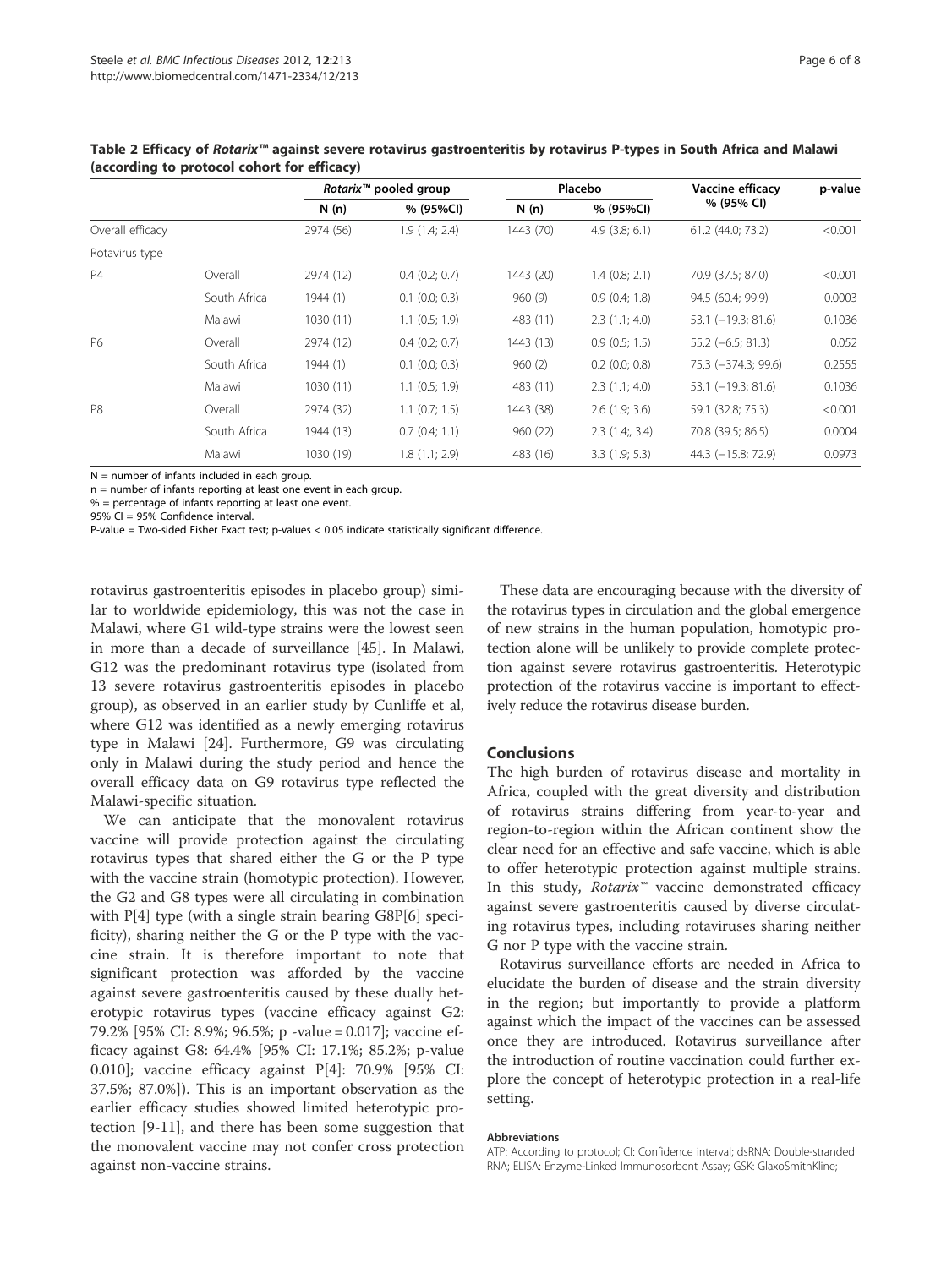RT-PCT: Reverse-Transcriptase Polymerase Chain Reaction; SAS: Statistical analysis system; SD: Standard deviation.

#### Competing interest

Dr. Madhi reports receiving lecture and consulting fees from GlaxoSmithKline and consulting fees from Merck; Dr. Cunliffe, receiving consulting fees and grant support from Sanofi Pasteur and GlaxoSmithKline and Suryakiran and Dr. Han are employees of GlaxoSmithKline; Dr. Han owns shares in GlaxoSmithKline. No other potential conflict of interest relevant to this article was reported.

#### Authors' contribution

ADS: PI, overall study design, data review, interpretation of results and review, drafting of manuscript, approval of study report, HHH: study design, overall management, data review, interpretation of results and review and approval of study report, CL: protocol design, supervision and management of study implementation in South Africa, training of investigators, 486 subjects contributed to the study, review of various publications related to this study, SA: protocol design, supervision and management of study implementation in South Africa, training of investigators, training of investigators, review of the clinical study report, review of various publications related to this study, LJVD: Design and development of the method, development and validation of the testing algorithm, supplemental (sequence) analysis in samples with aberrant results. All authors read and approved the final manuscript.

#### Funding

The clinical trials were funded and coordinated by GlaxoSmithKline and the PATH Rotavirus Vaccine Program, a collaboration with the WHO and the Centers for Disease Control and Prevention, with support from the Global Alliance for Vaccines and Immunization (GAVI).

#### Trademark statement

Rotarix is a trademark of GlaxoSmithKline group of companies. Rotateq is a trademark of Merck and Co., Inc. group of companies.

#### Acknowledgements

We thank the volunteers and their families; the members of the Clinical Trial Study Team: from Malawi, South Africa and GlaxoSmithKline, local study monitoring teams and clinical operation teams from South Africa and Malawi; the data management team; Geetha Subramanyam and Harshith Bhat, who contributed to technical writing aspects, and Lakshmi Hariharan for publication coordination and editorial assistance. We thank personnel from PATH for contributions to study implementation and analysis of results.

#### Author details

<sup>1</sup> Rotavirus Vaccine Program, PATH, 2201 Westlake Ave, Seattle, WA 98121, USA. <sup>2</sup>Initiative for Vaccine Research, WHO, 22 Appia Ave, Geneva 1211, Switzerland. <sup>3</sup>Department of Clinical Infection, Microbiology & Immunology, Institute of Infection and Global Health, University of Liverpool, Liverpool, England. <sup>4</sup> National Institute for Communicable Diseases: a division of National Health Laboratory Services, Sandringham, South Africa. <sup>5</sup>Department of Science and Technology National Research Foundation: Vaccine Preventable Diseases, University of the Witwatersrand, Johannesburg, South Africa. <sup>6</sup>MRC Diarrhoeal Pathogens Research Unit, University of Limpopo, Limpopo, South Africa. <sup>7</sup>Department of Community Health, College of Medicine, Blantyre, Malawi. <sup>8</sup>Madibeng Centre for Research, Brits, South Africa. <sup>9</sup>Department of Paediatric Surgery, University of Pretoria, Pretoria, RSA. <sup>10</sup>Synexus Clinical Research SA/Rota Consortium, Pretoria, South Africa. <sup>11</sup>DDL Diagnostic Laboratory, Voorburg, The Netherlands. <sup>12</sup>Sanofi Pasteur, Singapore, Singapore. 13GSK Biologicals, Rixensart, Belgium.

#### Received: 28 December 2011 Accepted: 22 August 2012 Published: 13 September 2012

#### References

1. World Health Organization: Rotavirus vaccines. Wkly Epidemiol Rec 2007, 82:285–296.

- Parashar UD, Burton A, Lanata C, Boschi-Pinto C, Shibuya K, Steele D, et al: Global mortality associated with rotavirus disease among children in 2004. J Infect Dis 2009, 200:S9–S15.
- 3. World Health Organization: Rotavirus vaccination. Wkly Epidemiol Rec 2009, 84:213–236.
- 4. Madhi SA, Cunliffe NA, Steele D, Witte D, Kirsten M, Louw C, et al: Effect of human rotavirus vaccine on severe diarrhea in African infants. N Fnal J Med 2010, 362:289–298.
- 5. Armah GE, Sow SO, Breiman RF, Dallas MJ, Tapia MD, Feikin DR, et al: Efficacy of pentavalent rotavirus vaccine against severe rotavirus gastroenteritis in infants in developing countries in sub-Saharan Africa: a randomised, double-blind, placebo-controlled trial. Lancet 2010, 376(9741):606–614.
- 6. Zaman K, Dang DA, Victor JC, Shin S, Yunus M, Dallas MJ, et al: Efficacy of pentavalent rotavirus vaccine against severe rotavirus gastroenteritis in infants in developing countries in Asia: a randomised, double-blind, placebo-controlled trial. Lancet 2010, 376(9741):615–623.
- 7. Ruiz-Palacios GM, Pérez-Schael I, Velázquez FR, Abate H, Breuer T, Clemens SC, et al: Safety and efficacy of an attenuated vaccine against severe rotavirus gastroenteritis. N Engl J Med 2006, 354:11–22.
- 8. Vesikari T, Matson DO, Dennehy P, Van Damme P, Santosham M, Rodriguez Z, et al: Safety and efficacy of a pentavalent human-bovine (WC3) reassortant rotavirus vaccine. N Engl J Med 2006, 354(1):23–33.
- 9. Vesikari T, Karvonen A, Prymula R, Schuster V, Tejedor JC, Cohen R, et al: Efficacy of human rotavirus vaccine against rotavirus gastroenteritis during the first 2 years of life in European infants: randomised, double-blind controlled study. Lancet 2007, 370:1757–1763.
- 10. Linhares AC, Velázquez FR, Pérez-Schael I, Sáez-Llorens X, Abate H, Espinoza F, et al: Efficacy and safety of an oral live attenuated human rotavirus vaccine against rotavirus gastroenteritis during the first 2 years of life in Latin American infants: a randomized, double-blind, placebo-controlled phase III study. Lancet 2008, 371:1181–1189.
- 11. Phua KB, Lim FS, Lau YL, Nelson EAS, Huang LM, Quak SH, et al: Safety and efficacy of human rotavirus vaccine during the first 2 years of life in Asian infants: randomized, double-blind, controlled study. Vaccine 2009, 27:5936–5941.
- 12. De Vos B, Han HH, Bouckenooghe A, Debrus S, Gillard P, Ward R, et al: Live attenuated human rotavirus vaccine, RIX4414, provides clinical protection in infants against rotavirus strains with and without shared G and P genotypes integrated analysis of randomized controlled trials. Pediatr Infect Dis J 2009, 28:261–266.
- 13. Offit PA, Clark HF, Blavat G, Greenberg HB: Reassortant rotaviruses containing structural proteins vp3 and vp7 from different parents induce antibodies protective against each parental serotype. J Virol 1986, 60(2):491–496.
- 14. Gentsch JR, Laird AR, Bielfelt B, Griffin DD, Banyai K, Ramachandran M, et al: Serotype diversity and reassortment between human and animal rotavirus strains: implications for rotavirus vaccine programs. J Infect Dis 2005, 192(Suppl 1):S146–S159.
- 15. Kirkwood CD, Boniface K, Bogdanovic-Sakran N, Masendycz P, Barnes GL, Bishop RF: Rotavirus strain surveillance–an Australian perspective of strains causing disease in hospitalised children from 1997 to 2007. Vaccine 2009, 27(Suppl 5):F102–F107.
- 16. Page NA, Steele AD: Antigenic and genetic characterization of serotype G2 human rotavirus strains from South Africa from 1984 to 1998. J Med Virol 2004, 72(2):320–327.
- 17. Cunliffe NA, Gondwe JS, Broadhead RL, Molyneux ME, Woods PA, Bresee JS, et al: Rotavirus G and P types in children with acute diarrhea in Blantyre, Malawi, from 1997 to 1998: predominance of novel P[6]G8 strains. J Med Virol 1999, 57(3):308–312.
- 18. Fischer TK, Page NA, Griffin DD, Eugen-Olsen J, Pedersen AG, Valentiner-Branth P, et al: Characterization of incompletely typed rotavirus strains from Guinea-Bissau: identification of G8 and G9 types and a high frequency of mixed infections. Virology 2003, 311(1):125–133.
- 19. Steele AD, Nimzing L, Peenze I, de Beer MC, Geyer A, Angyo I, Gomwalk NE: Circulation of the novel G9 and G8 rotaviruses in Nigeria in 1998/1999. J Med Virol 2002, 67:608-612.
- 20. Esona MD, Geyer A, Page N, Trabelsi A, Fodha I, Aminu M, et al: Genomic characterization of human rotavirus G8 strains from the African rotavirus network: relationship to animal rotaviruses. J Med Virol 2009, 81(5):937–951.